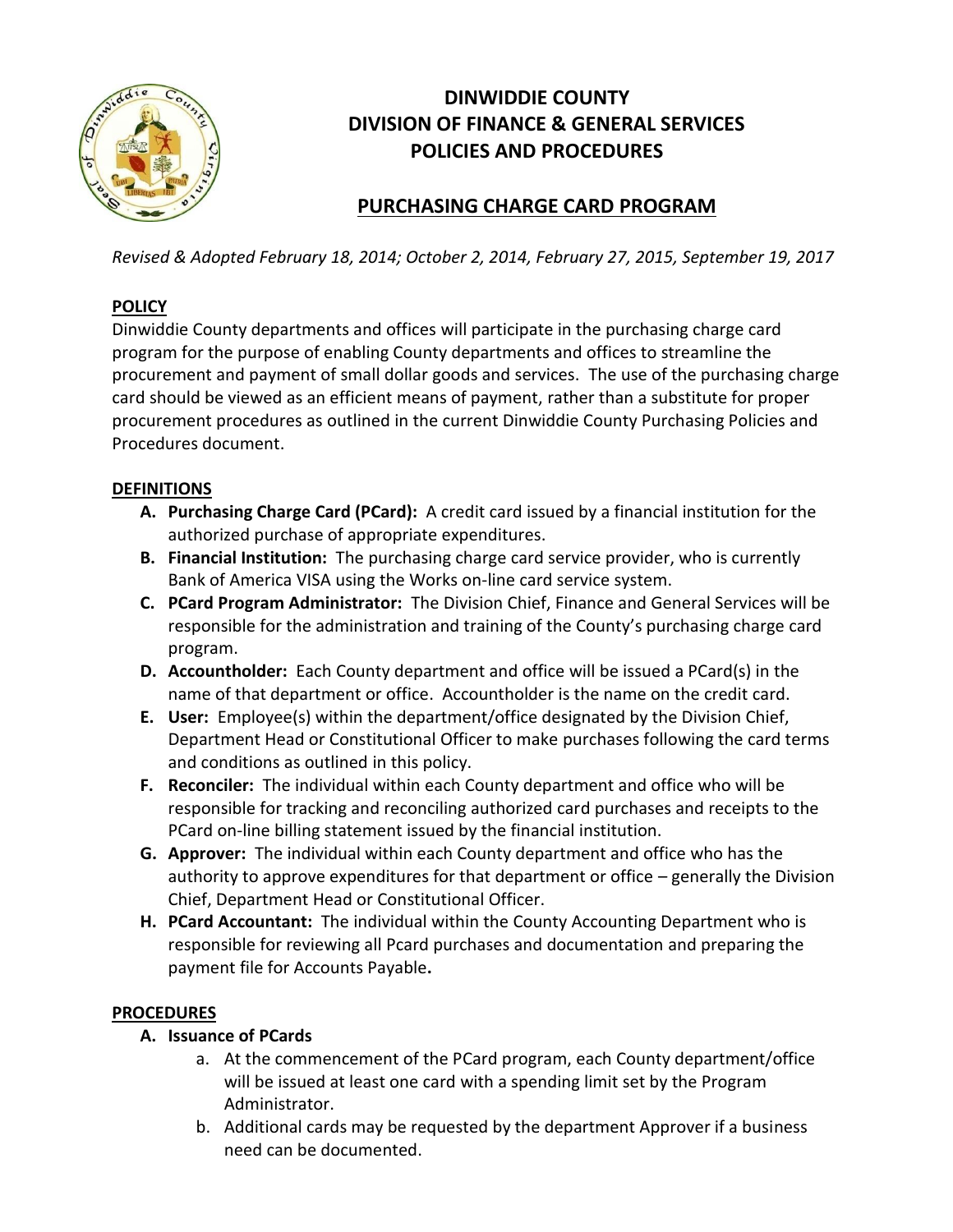c. In unusual cases for a specific purchase, a temporary increase to the spending limit may be requested by the Approver to the Program Administrator.

#### **B. PCard Use**

- a. The PCard Approver in each department/office shall be responsible for preauthorizing card purchases and complying with the current Dinwiddie County Purchasing Policies and Procedures.
- b. The County encourages payment of invoices with a PCard as long as it is within the cards spending limit and there are no fees to do so.
- c. Dinwiddie County is exempt from sales tax for goods purchased in or delivered to Virginia. Retail sales of meals, charges for lodging and purchases of goods in other states are subject to sales tax. The PCard user is responsible for ensuring that sales tax is not charged on exempt purchases. Should taxes be added to an exempt purchase, the PCard user who made the purchase is responsible for seeing that taxes are removed or credited. Failure to remove taxes could result in the PCard user personally paying for taxes on that purchase.
- d. Any authorized online purchases shall be made from an account that is set up with tax exempt status. The Procurement Office is the only department allowed to setup online accounts on behalf of the County. An employee's email may not be used to setup an online account, unless prior authorization is provided. Contact the Purchasing Office to request account setup or to obtain existing account information. Any existing accounts that are in violation of this section, must be immediately cancelled and/or discontinue use.
- e. PCards shall only be used for authorized County business purposes and shall not be used for cash advances, gift cards, entertainment or other personal purposes.
- f. PCards may be used for approved travel and training-related expenditures. The user should follow the County's Travel/Training Policy, completing a Travel/Training Authorization Request Form as appropriate. All travel related charges must include a completed Travel Authorization Form as part of the backup documentation.
- g. PCards shall not be used to purchase goods/services that are funded by federal or state grants, unless the PCard rebate is calculated and subtracted from the original reimbursable invoice amount.
- h. Original, itemized receipts must be obtained at time of purchase and forwarded to the PCard Reconciler to verify the purchase. At month-end all receipts should be forwarded to the PCard Accountant with the approved monthly billing report.
- i. If a receipt is lost, the Approver must obtain another receipt from the vendor or submit a signed missing credit card receipt form. PCards issued to a County department/office are not to be shared with other departments/offices.
- j. The PCard Approver shall be responsible for the safekeeping of the department/office's card(s). Lost or stolen cards must be reported immediately to Program Administrator so that the old card may be cancelled and a new card issued. Damaged cards should be reported to Program Administrator to order a replacement card.
- k. Each department/office must establish their own internal controls and separation of duties in relation to PCard safeguarding, usage, reconciling, and approving. The same employee shall not perform all of the above listed tasks.